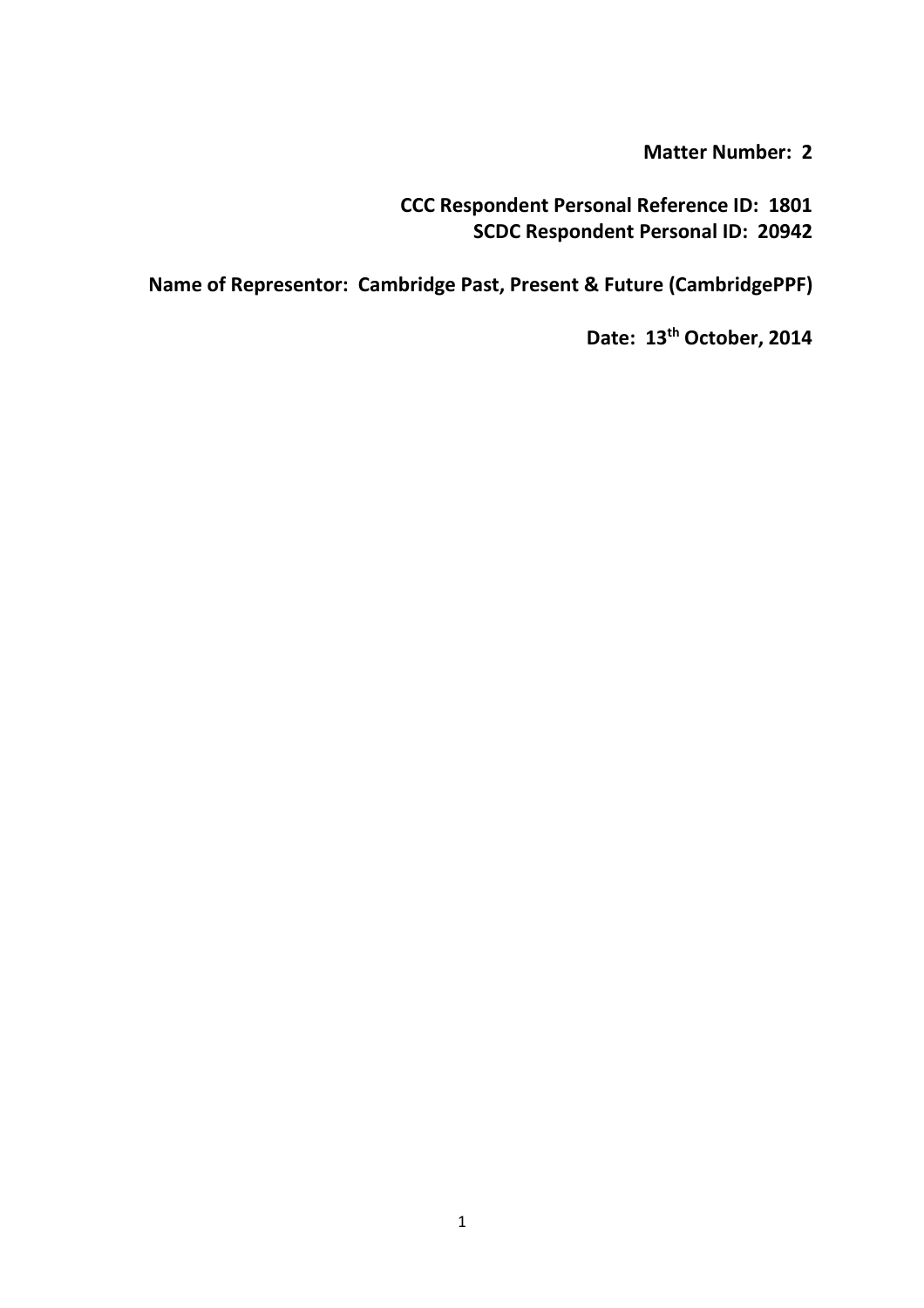# **Matter 2: Overall Vision and Spatial Strategy**

# **SCDC Representation Numbers 58865, 58867, 58882**

### **Summary:**

- a) CambridgePPF supports the overall spatial strategy of both Councils. We welcome the commitment to keeping Cambridge a compact city with its historic setting protected by the Green Belt.
- b) CambridgePPF supports the principle of locating major new settlements beyond the Green Belt provided firstly that the necessary facilities and services are incorporated to create relatively self-contained communities, and secondly that high quality public transport links are provided.
- **c)** In the light of the above, CambridgePPF is exploring a **Statement of Common Ground with both Councils covering the Overall Spatial Vision and Protection of the Green Belt.**
- d) CambridgePPF questions the automatic assumption that sustainability is greater in urban extensions than in well-designed new settlements with good transport links. We have seen no evidence to support this assumption.
- e) CambridgePPF believes that as a general principle priority for scarce development land within the city should be allocated to employment with housing located in SCDC. We would like to see some of the new urban sites currently allocated for pure housing re-allocated for mixed-use combining employment and retail with residential to create vibrant communities.
- f) CambridgePPF supports the CCC preferred development sequence but objects to its implementation in that second level development in the city fringe is scheduled to be undertaken before the first level has been completed.
- g) CambridgePPF believes there are other significant development sites within the city boundary that have not been included in the submitted City plan and which could provide more than adequate housing to preclude the need to release more Green Belt land. These sites are identified in Appendix A.
- h) CambridgePPF proposes some additional wording to Para 2.29 of the CCC plan to clarify that urban sites will be taken first and that city fringe sites will be taken only as the option of last resort when all urban sites have been undertaken or discarded as undeliverable.
- i) CambridgePPF proposes a minor amendment to SCDC Policy S/6 to clarify that its first priority in its development sequence is not new Green Belt land but sites around the city fringe that already have planning permission.
- j) CambridgePPF argues that the exceptional circumstances required by the NPPF to release Green Belt land for development cannot be satisfied merely by the need to accommodate the urban area shortfall, and that the plan in unsound in this respect.
- k) CambridgePPF objects to the selection of Sites GB1 and GB2 as city fringe sites on the grounds that the methodology for the 2012 review of the inner edge of the Green Belt, which identified these sites, is flawed, and calls for a new review of the whole Green Belt using a robust, independent methodology.
- l) CambridgePPF argues that this new review should be based on the full suite of Green Belt purposes set out in the NPPF, and not on the selected sub-set used for the 2012 review.
- m) CambridgePPF proposes that for the purpose of meeting the planned residential provision, a 'floating allocation' of some 400 dwellings (just 3% of the CCC housing provision) is allowed with its location in the city fringe dependent on the new comprehensive Green Belt review.
- n) CambridgePPF objects to Sites GB3 and GB4 as employment sites on the grounds that CCC has failed to demonstrate the exceptional circumstances required to release the land from Green Belt.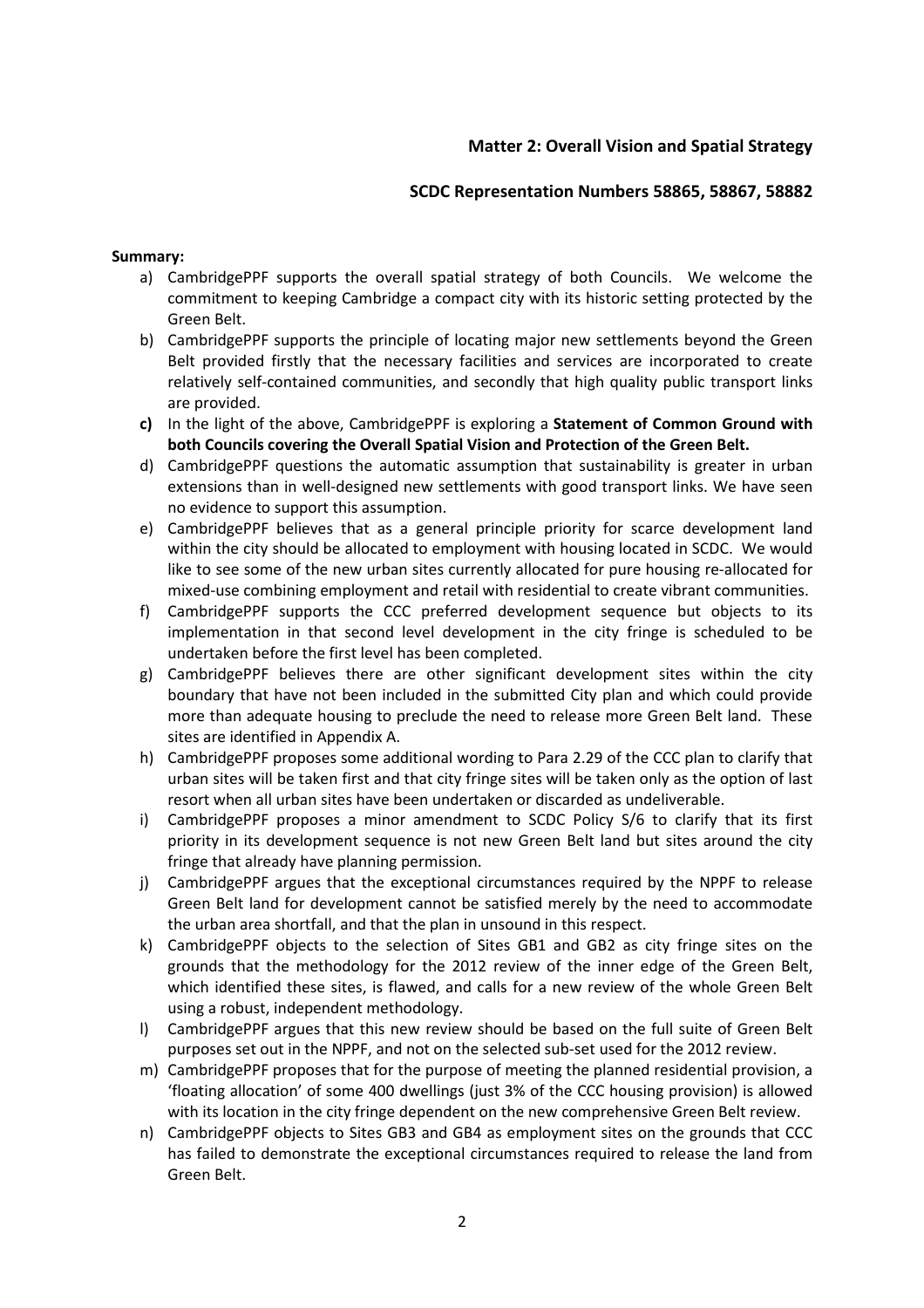o) CambridgePPF objects to Sites GB3 and GB4 for the additional reason that CCC has failed to list the criteria for screening companies that might want to re-locate into Cambridge so that they do 'support the Cambridge Cluster'.

**It is CambridgePPF's view that the Overall Vision and Spatial Strategy has, with the exception of some minor details, been prepared in accordance of the NPPF, that it will deliver sustainable development, and that it is therefore sound. We regard our objections and proposed changes as Minor Amendments that do not detract from the overall soundness of both submitted plans.** 

# **1. Intoduction:**

1.1 CambridgePPF is a local charity with some 1,500 members drawn from the local community, which, in its former guise as the Cambridge Preservation Society, has been actively involved with planning and development in and around Cambridge for more than 80 years. Its influence was largely instrumental in the creation of the Cambridge Green Belt in the 1970s.

# **2. The Overall Spatial Vision:**

- 2.1 It is CambridgePPF's belief that the Greater Cambridge Sub-Region now faces a stark choice for the direction of its future development. Obviously Cambridge must continue to grow if its future economic and social prosperity is to be maintained. The choice relates to how this growth is to be delivered. With such limited development land within the city boundary, the pressure for growth can be satisfied either by allowing substantial development with more urban extensions around the city fringe, or by encouraging the new development to take place in South Cambridgeshire beyond the Green Belt so that the character and ambience of Cambridge is protected. The first option would mean that the Green Belt has outlived its usefulness and has become an impediment to essential growth: the second that the Green Belt still has a valid role to play in keeping Cambridge a compact city with its historic setting protected from urban sprawl by the Green Belt.
- 2.2 The overall spatial Vision of both CCC and SCDC is to take the second option  $-$  to keep Cambridge as a compact city, to protect the Green Belt, and to push development out into South Cambridgeshire in the form of major new settlements. In principle, CambridgePPF endorses this decision. For this reason, we support the overall vision and spatial strategy of both Councils.
- 2.3 The key consideration in determining the spatial growth of the Sub-Region is public transport. A policy of pushing development out into South Cambs beyond the Green Belt will work only if high quality efficient public transport can be provided. Traffic congestion and the problems of commuting by car into Cambridge risk jeopardising the quality of life for both residents and new arrivals. This in turn threatens the attraction of living in the area, which is itself one of the main drivers of Cambridge's growth. We must not kill the goose that lays the gold eggs.
- 2.4 Those organisations with a commercial interest in promoting more growth will argue that development in the form of urban extensions in the city fringe is the more sustainable option. We question this. Is it any more, or less, sustainable to create an urban extension on the edge of the city that depends on the existing local infrastructure, rather than to create a major new urban area which is large enough to provide the necessary services and facilities to make it largely self-contained, together with an efficient public transport link? Improved sustainability is not axiomatic with city edge – sustainability does not have a geography rider. We have seen no evidence to substantiate the claim that city edge is more sustainable than well designed and serviced new settlements.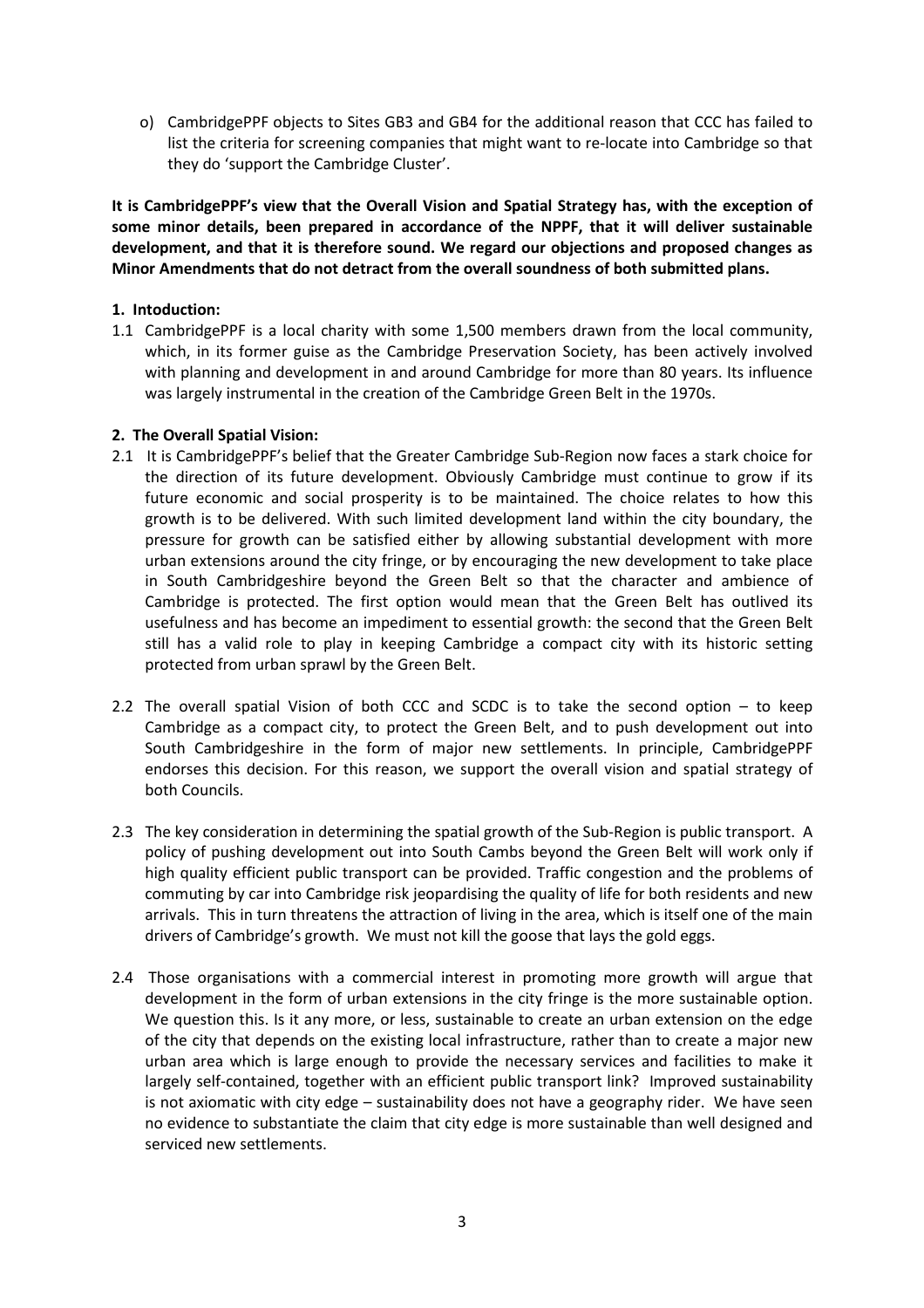- 2.5 Indeed, in the Cambridge context, CambridgePPF argues that 'sustainable development' does not just mean the usual combination of economic growth tempered by environmental factors and social justice. It must also include the need to minimise the risk to the character and ambience of a historic city with a global reputation. In this respect, it is our belief that the urban sprawl from fringe extensions would threaten the character of the city so that such development is unsustainable.
- 2.6 We accept the general principle of large new settlements in South Cambs which we believe represents a better option than jeopardising the rural character of the district through development scattered over all the villages. This support for the SCDC spatial strategy is tempered by our concern about the adequacy of the public transport provision to support the proposed new settlements. Indeed the viability of the whole SCDC strategy is dependent on the availability of City Deal funding for transport investment.
- 2.7 As a general principle, CambridgePPF believes that with the supply of development land in the City so limited, greater priority should be given to its use to meet the demand for employment. Companies want to be located within the city and not in some satellite business park in South Cambs. Some of the proposed residential sites in the City would be better developed for mixeduse combining housing with employment and retail, this helping to create viable communities rather than just housing estates (for example, Sites R10, the Mill Road Depot, and R12, Ridgeon's Cromwell Road). The resulting 'shortfall' of housing within the City should be taken up by SCDC. Similarly, the employment target within SCDC should be proportionately reduced by increasing the housing provision with the 'shortfall' taken up within the City. There would be no change to the overall employment or housing targets for the Sub-Region but there would be a spatial re-allocation between the two Councils.
- 2.8 The Vision statements of both Councils and their commitment to protect the Green Belt show that the Councils both support the strategic option of keeping Cambridge a compact city with development pushed out into South Cambs. It also shows that both Councils appreciate that the future prosperity of Cambridge and the surrounding area depends on maintaining its special character and quality of life, and that these would be compromised by excessive and unsustainable development. This is a blueprint for the further development of the Sub-Region which CambridgePPF endorses. **CambridgePPF is therefore exploring with both CCC and SCDC a** *Statement of Common Ground covering the Overall Spatial Vision and Protection of the Green Belt***.**

### **3. The Preferred Development Sequence (Cambridge City Council):**

- 3.1 In principle, we support the development sequence set out by CCC in Para 2.26. We believe this sequence is of such importance to the development of the city that it warrants its own Policy (as has been done by SCDC). We believe that the approach of taking sites within the existing urban area as the first priority and then secondly looking at city fringe sites, is correct. It also coincides with the recent pronouncements from DCLG about giving priority to brownfield sites.
- 3.2 Where we disagree is in the implementation of this sequence. The Forward Housing Trajectory presented in the Cambridge Annual Monitoring Report 2013 shows that the city fringe sites are to be taken mid-way through the plan period before some of the larger new urban area sites have been started – ie the urban fringe is being taken out of sequence.
- 3.3 We appreciate that the timetable for new developments is largely outside the control of the Council and that flexibility is therefore required. However, the urban fringe sites will require the Council to release land from the Green Belt for development. It is CambridgePPF's contention that the 'exceptional circumstances' required under Para 83 of the NPPF cannot be satisfied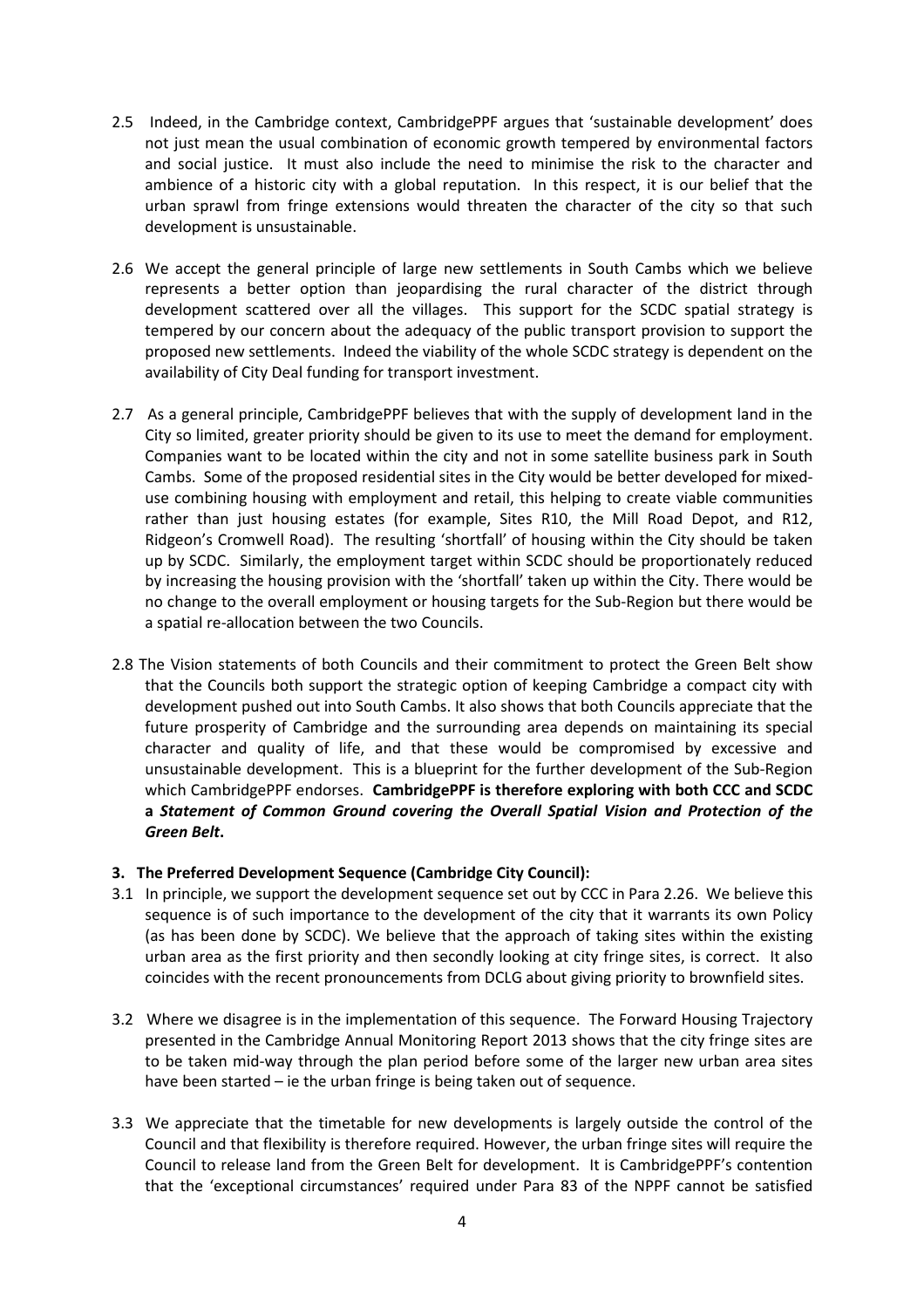merely because a Local Planning Authority has a shortfall in its urban sites and therefore has to release Green Belt just to meet its provision or its five-year supply. Pressure for land for development is not exceptional in Cambridge: indeed it is the normal circumstance and provides the context for enlightened planning.

3.4 We are encouraged by the recent statement made by the Secretary of State, DCLG, (4.10.14) that brownfield sites should be prioritised and that 'when planning for new buildings, protecting our precious Green Belt must be paramount'**.** CambridgePPF believes that releasing land from the Green Belt for development when alternative sites within the urban area have not been taken cannot justify the requirements of the NPPF. **In this respect, CambridgePPF believes the plan does not comply with the NPPF and has not been properly prepared so that in this specific context it is therefore unsound. We consider this objection to be a Minor Amendment that does not challenge the overall soundness of the spatial strategy.** 

# **4. The Preferred Development Sequence (SCDC):**

- 4.1 The first level of the SCDC sequence, 'on the edge of Cambridge', seems to give top priority to Green Belt development. We assume that what is actually meant is 'on the edge of Cambridge in sites already approved with planning permission'. If indeed SCDC does really mean new fringe sites in the Green Belt, then we would object vigorously to such a diametric contradiction to the recent announcements from DCLG
- 4.2 The Cambridge & South Cambs Transport Strategy proposes High Quality Passenger Transport links along all major access roads. This is welcomed. It does also raise the possibility of nearby Market Towns outside the SCDC area, like Royston, Newmarket, Huntingdon, Ely, and the like, contributing to the CCC and SCDC housing provision. This potential has not been recognised in the spatial strategy of either submitted Local Plans, and is an important missing element.

### **5. Additional Sites in the Urban Area that have not been Included in the Submitted Plan (CCC):**

- 5.1 CambridgePPF has identified a number of sites within the city boundary with development potential, which with encouragement could come forward during the plan period. The total housing capacity of these sites is over 2,000 dwellings, more than enough to remove the necessity to release more city fringe land to meet the housing shortfall.
- 5.2 CambridgePPF raises these sites to show that there are additional potential sites within the first level of the development sequence which we would like to see addressed before starting on the second level. These sites, which we have discussed with the Council, have not been included in the submitted plans because they do not meet the high deliverability requirement. Some have been considered and rejected through the SHLAA process but it is our contention that with greater determination and leadership, they could be delivered. If they are to be considered as 'windfall', then the windfall allowance of 1,850 is a substantial under-estimate. A listing of these sites is presented in Appendix A.

# **6. Urban Fringe Development (CCC):**

- 6.1 It is the contention of CambridgePPF that the identification of Sites GB1 and GB2 in the urban fringe is unsound. Our justification for this claim is two-fold:
	- a) The methodology used in the 2012 assessment of the inner boundary of the Green Belt was flawed. It did not adopt a recognised evaluation procedure so it is possible the outcome may not be wholly objective;
	- b) The purposes of the Green Belt against which the 2012 assessment was carried out did not include the full suite of Green Belt purposes as set out in Para 80 of the NPPF but a selected sub-set which excluded the highly relevant purpose of preventing urban sprawl.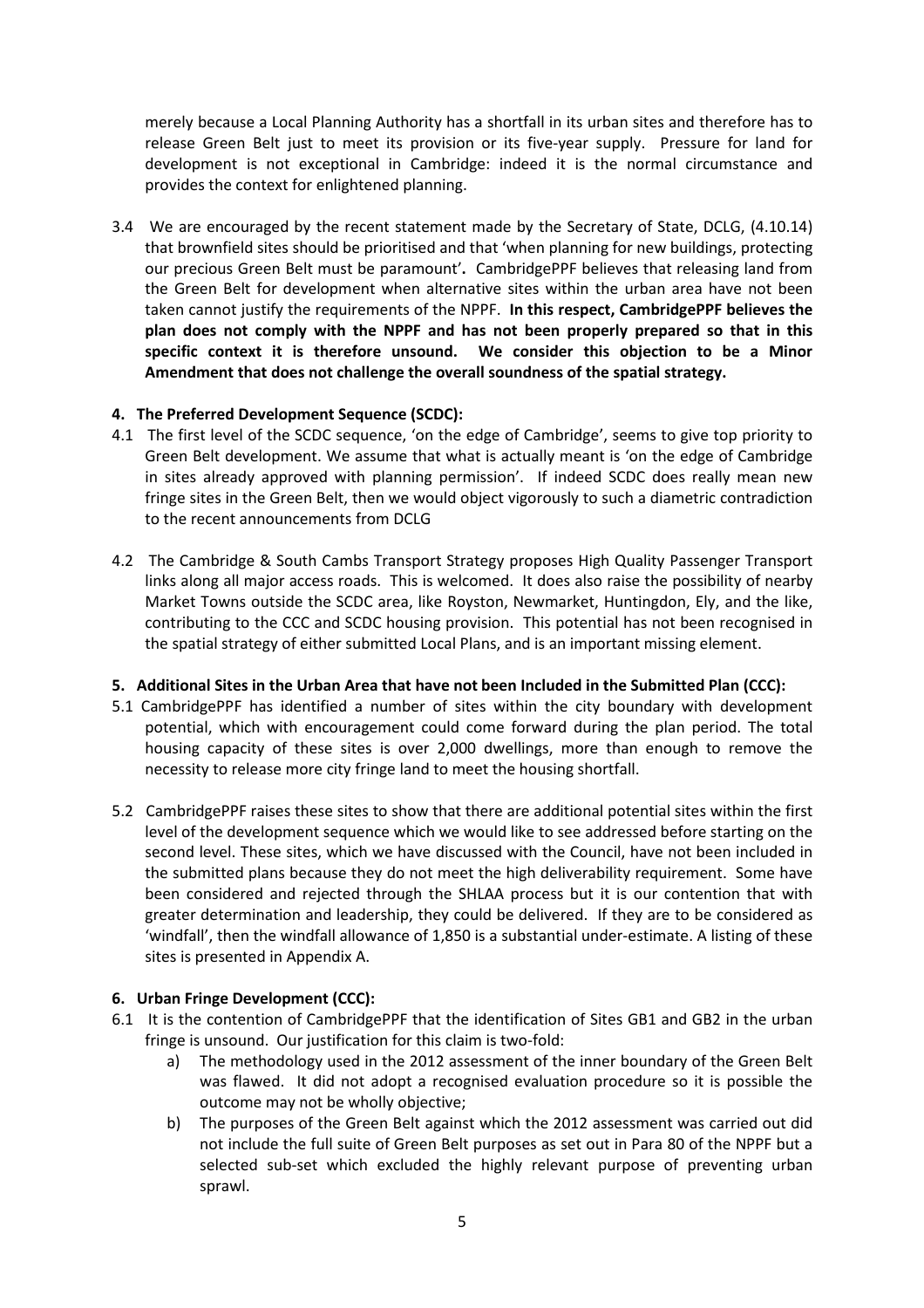- 6.2 It is CambridgePPF's opinion that before any sites are identified around the city fringe for development, a comprehensive review should be undertaken of the whole Green Belt using a recognised independent methodology with the assessment against the full suite of Green Belt purposes.
- 6.3 For planning purposes to meet the housing provision, CambridgePPF recommends that a 'floating allocation' of some 400 houses is agreed for the urban edge with specific sites to be determined by the outcome of the new Green Belt review. Considering the two sites GB1 and GB2 contribute such a tiny proportion of the housing provision (just 3% of the CCC provision and 1% of the total sub-Region provision), we can see no reason why a floating allocation would not be acceptable without compromising the soundness of the plan.
- 6.3 We object to CCC Policy 2, Spatial Strategy for the Location of Employment Development, on the grounds that the policy does not give adequate control over the use of sites GB3 and GB4. 'Employment purposes that support the Cambridge Cluster' is not sufficiently precise. We would like the criteria for assessing whether a company has to be located in Cambridge to be clearly spelt out. Both these sites are in the Green Belt and the Council needs to explain how the 'exceptional circumstances' are to be satisfied.

# 7. **Modifications to the Submitted Plans:**

7.1 CambridgePPF calls for the following amendments to both submitted plans. We believe these are Minor Modifications and thus do not challenge the overall soundness of either plan.

- **a)** CCC Policy 4, Table 2.4 should include the full suite of purposes presented in the NPPF against which the importance of the Cambridge Green Belt should be assessed;
- **b)** CCC Policy 4, Para 2.54 should propose a new comprehensive review of the Green Belt against the full suite of purposes using an independent methodology;
- **c)** CCC Policy 3, Para 2.40 (and elsewhere throughout the plan) should delete reference to GB1 and GB2, and should instead state that 'an allocation of 400 dwellings is ascribed to the city fringe in additional site(s) to be determined following the new review of the Green Belt';
- d) CCC Para 2.29 should be amplified to confirm that so far as possible, sites will be developed in the order of the preferred sequence. Additional large sites within the urban area will also be developed as they are identified and the Council will continually seek out such sites throughout the plan period to reduce the need for more fringe extensions;
- *e)* CCC Para 2.26 should be elevated to the status of a separate policy in the same way as has been done by SCDC (its Policy S/6). This should present the combined Preferred Development Sequence for both Councils, and should replace SCDC Policy S/6, Para 1. **Wording for this new Policy are presented in our statement for Matter 3 – Housing Need;**
- g) CCC Policy 2, Para 2.37 should explain how the exceptional circumstances required by the NPPF for the release of Green Belt for employment use at GB3 and GB4 have been satisfied, bearing in mind that pressure for employment land is not itself an adequate justification.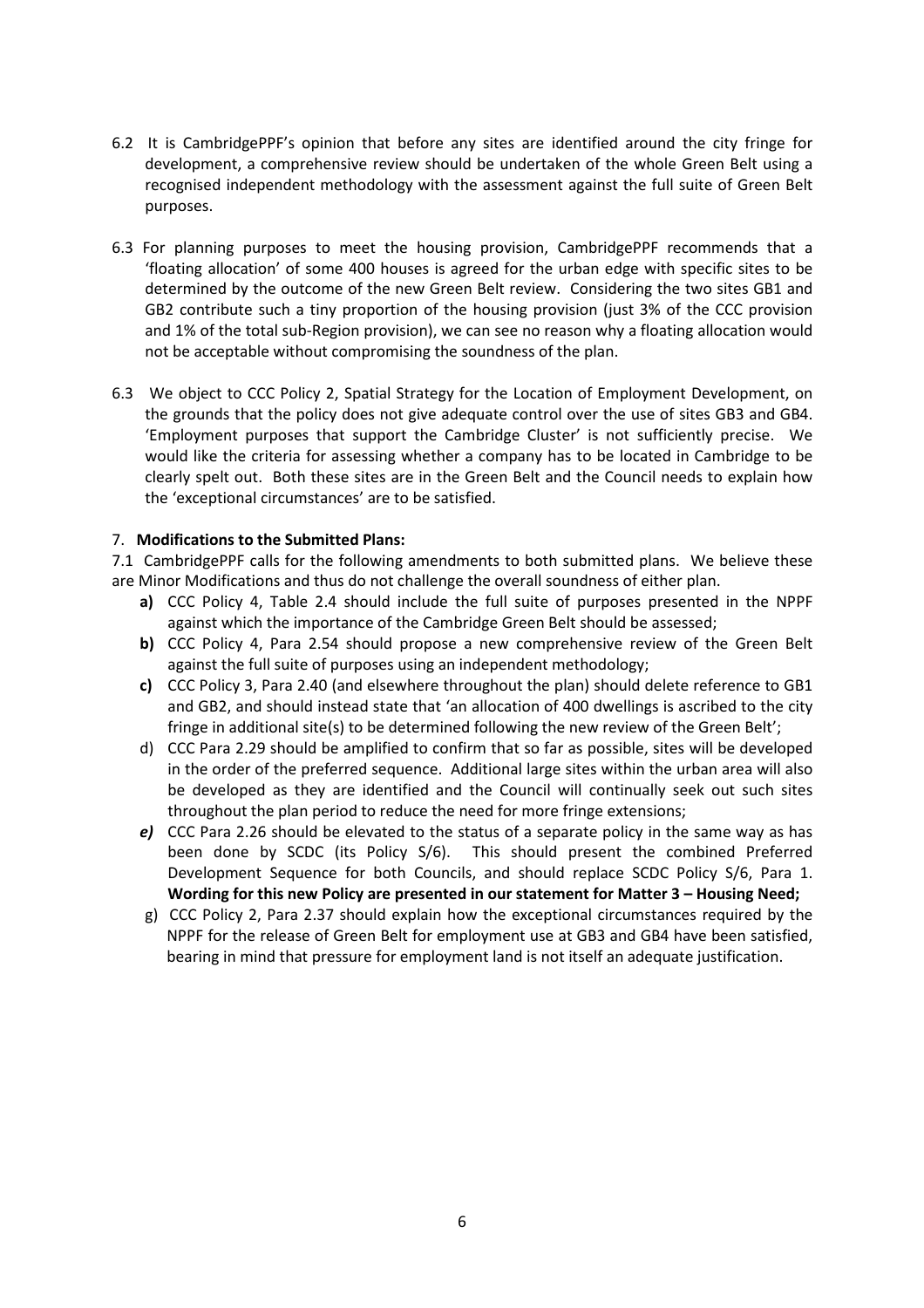**Cambridge Past, Present & Future** Wandlebury Ring, Gog Magog Hills, Babraham, Cambridge CB22 3AE

Phone 01223 - 243830 **www.cambridgeppf.org**



# **Appendix A: Potential Additional Sites within the Existing Urban Area of Cambridge**

# **1. Introduction:**

- i. The purpose of this Appendix is to demonstrate that there are additional sites within the existing urban area that have potential for residential development, which have not been included in the CCC submitted Plan. The Appendix identifies the larger sites known to CambridgePPF, assesses their status and development potential, and their deliverability.
- ii. According to the Plan's preferred development sequence, if any of these sites were to come forward within the plan period, their contribution to the housing target would offset the necessity to release more land at the city fringe to make up the shortfall in urban area sites.
- iii. The SHLAA exercise undertaken by the City Council was a comprehensive process and we accept its outcome. Two of the three sites we propose were not included in the SHLAA and the third was rejected on a misunderstanding of the site being suggested.
- iv. It is CambridgePPF's contention that there may well be a number of other sites in the city where land is currently under-used which could be appropriate for development. The most obvious example are the large areas given over to surface car parking, where the simple expedient of stacking cars in a multi-storey car park, can made available valuable development land. Such sites may be difficult to do with multiple ownerships and soil contamination, but with determination and leadership from the Council, we do not see why they may not be deliverable in the plan period.
- v. For sites to be included in the submitted Plan, they must have a high probability of being both deliverable and developable. As a local charity, CambridgePPF does not have the capacity to undertake such detailed examinations. We therefore are seeking to identify potential, rather than proven, development opportunities. However, our review has been undertaken with sufficient diligence to justify raising the potential of these sites which now needs a more vigorous and detailed investigation. This should certainly be done before more Green Belt land is released at the city fringe

### **2. Potential Sites within the Existing Urban Area:**

- i. Sites less than 0.5ha are assumed by the Council to contribute towards the windfall allocation, so this review looks only at larger areas. It also excludes land categorised as Protected Open Space or playing fields, or identified as Protected Industrial Sites.
- ii. CambridgePPF believes the three sites listed below warrant more rigorous assessment. Their combined potential housing provision could be as much as 2,000 additional homes, more than adequate to offset the need to release land at the city fringe. The proposed sites include:
	- **2**.**A SHLAA Site 481 Newmarket Road Retail Parks West of the railway together with Site 541 - The Beehive Retail Park**
	- **2.B Linking Plan Site R40 with Site R41 North of Church End, Cherry Hinton**
	- **2.C Cambridge Northern Fringe East Area of Major Change**

#### **2.A Site 481 The Newmarket Road Retail Parks Car Park, and Site 541 The Beehive Centre Car Park Area:** 23ha

**Potential Housing Provision**: Approx 750 – 1,000 new homes at a density of 75dph **SHLAA:** Subject to scrutiny in the SHLAA but dropped because:

• owners have expressed opposition to the loss of retail use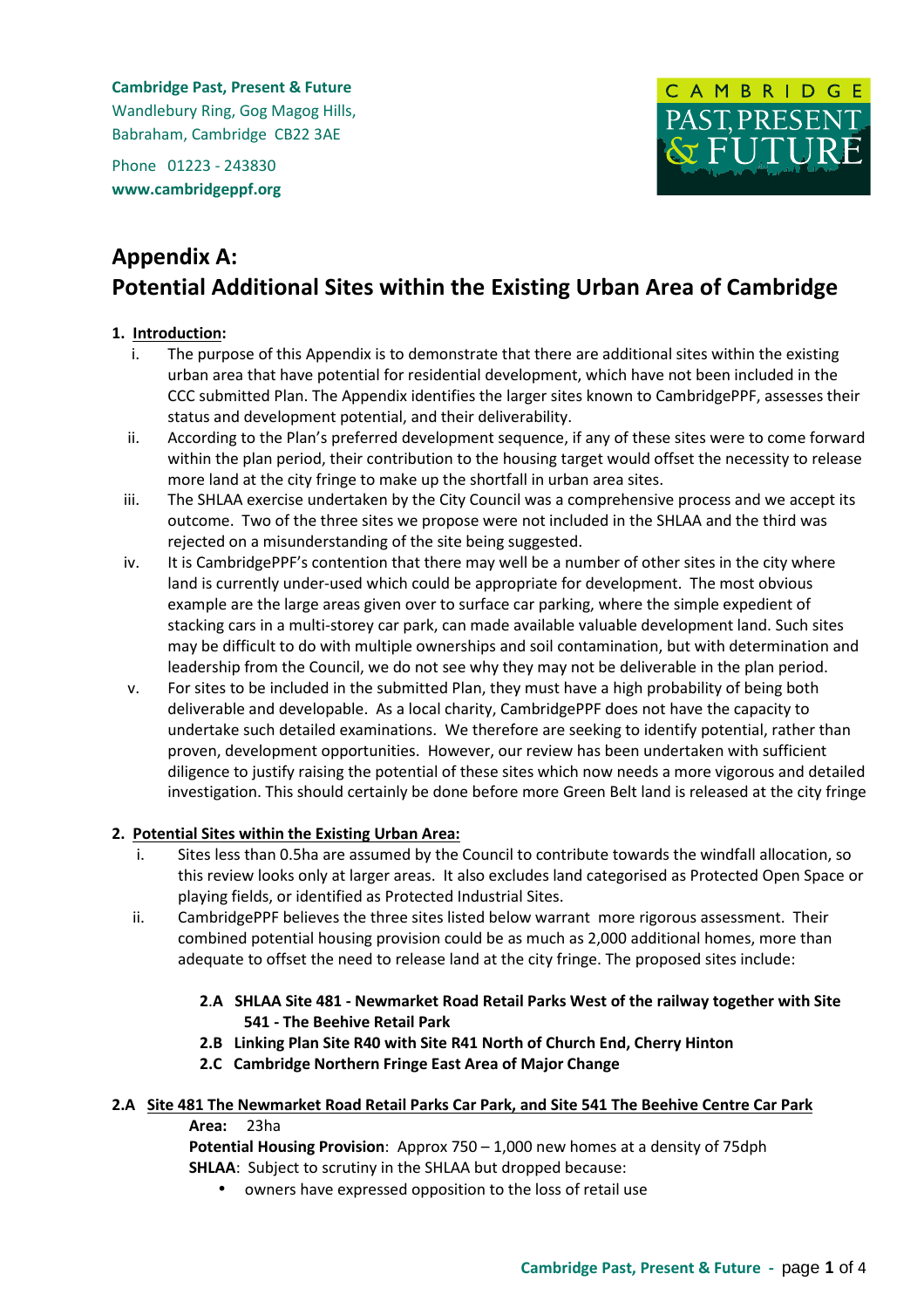- serious ground contamination on a former landfill site with associated gas problems
- public transport and traffic congestion problems along Newmarket Road

#### **Analysis:**

The primary reason for rejection presented in the SHLAA assessment is that these sites are: *'not considered to be suitable for residential development as they would result in the loss of the Cambridge Retail Park, which makes a major contribution to the retail economy, and employment situation in Cambridge. Residential development of these sites would mean the loss of the retail units and the jobs therein, and would diminish Cambridge's status as a regional shopping centre'*.

 This explanation assumes replacement of the retail parks by residential development which clearly is unacceptable. However, CambridgePPF is proposing to keep the retail parks and to site the residential development on the extensive area of under-used surface car parking between the stores and Newmarket Road.

The outline plan in **Figure 1** below has been prepared by the architects NRAP on behalf of the Cambridge Association of Architects. It shows how the existing retail and its car parking provision can be retained whilst at the same time making available land for the development of some 750 – 1,000 new homes with communal gardens. This would be achieved by raising the housing and gardens on columns, allowing car parking below. This option of combining both retail with residential has not been put to the owners.



**Figure 1: Possible Residential Development of the Car-Parking Land of the Newmarket Road Retail Park and Beehive Centre (by NRAP Architects)**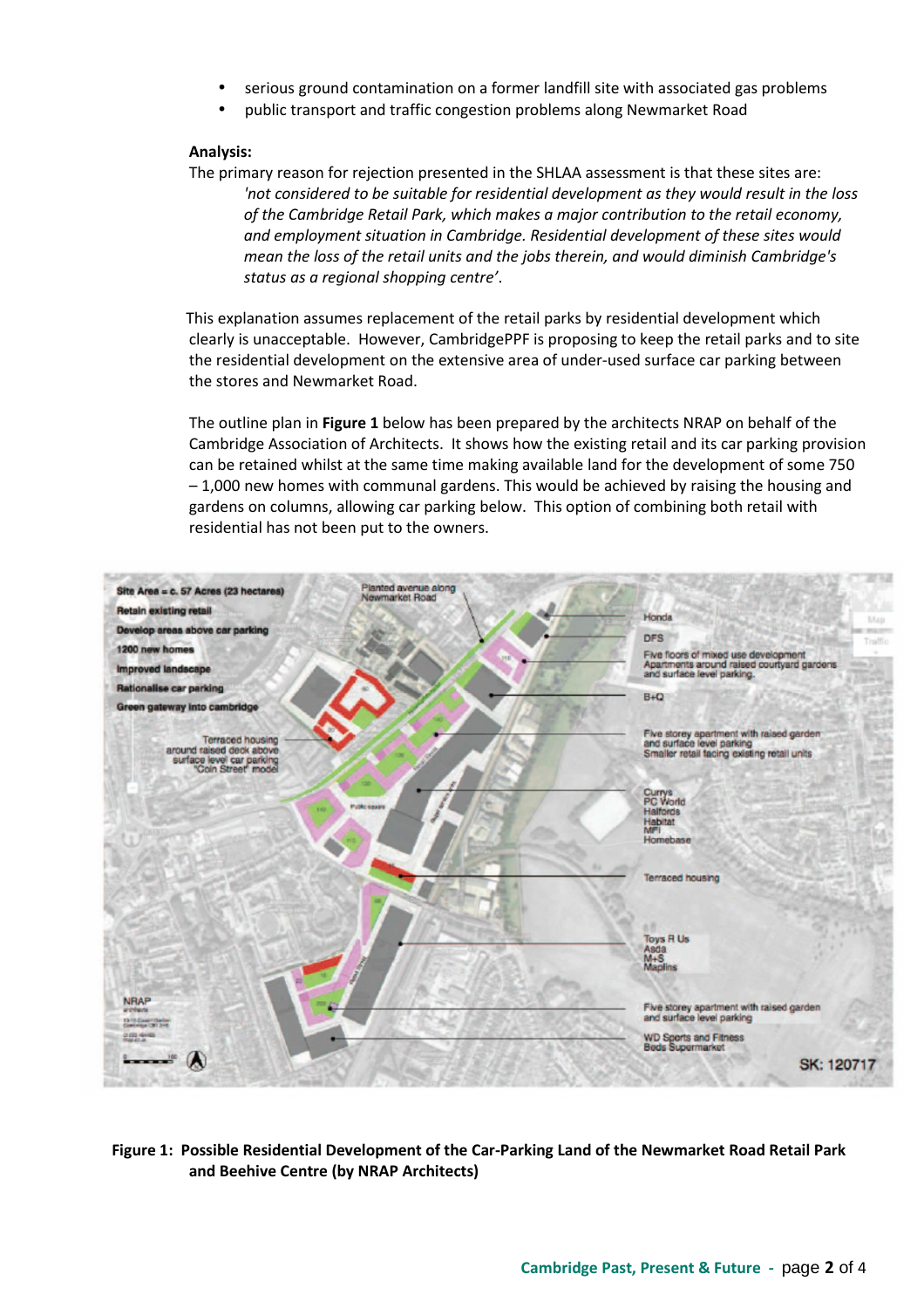Raising the residential units above ground level would also help mitigate the serious ground contamination, especially when combined with the latest remedial technologies. An example of this sort of raised development on a heavily contaminated site is provided by the Coin Street community development at London's South Bank on an old landfill site.

The congestion problem along Newmarket Road will need to be resolved to meet the increased traffic from the Wing development and from any eventual development in Cambridge East, irrespective of any further development at the retail parks.

The Cambridge Association of Architects wish to make it clear that **Figure 1** is just an outline proposal and is not a tested plan. What it does show is that these sites have sufficient potential to warrant further examination. A more modest scheme could involve the stacking of the cars in a multi-storey car park thus releasing the bulk of the area for development

#### **Deliverability:**

This is clearly a difficult site. Its implementation would require determined leadership by the City Council in brokering an agreement with the various owners, possibly even some form of private/public financial partnership. However, there are no insurmountable logistic reasons why it could not be done.

### **2.B Linking of Sites R40 and R41 to the North of Church End:**

#### **Additional Area:** approx 10ha

**Total Development Area:** approx 20ha, comprising R40 8.8ha, plus R41 1.2ha, plus linking area of approx  $10ha = 20 ha$ 

**Additional Housing Provision**: additional approx 400 dwellings at 40dwh

- **Total Housing Provision**: approx 800, comprising 350 from R40, plus 50 from R41, plus approx 400 from the linking section = 800 at 40dph
- **SHLAA**: Sites R40 and R41 are proposed in the submitted plan: linking area has not been assessed by the SHLAA as owners, Marshalls, do not want to progress this area until their own internal plans are clearer.

### **Analysis:**

The southern two-thirds of **Site R40** is owned by Marshalls and is likely to come forward for planning approval in 2015 to provide around 225 new homes. The northern third, owned by the White family, is likely to progress later in the plan period. The area is greenfield currently used for agriculture. It lies in the Safeguarded Area of East Cambridge (Policy 12) and outside the Green Belt

CambridgePPF believes that a significantly larger scheme might be possible comprising an ark of new housing running around the North of Church End with a spine road linking Cherry Hinton Road with Coldham's Lane. This would join the proposed Sites R40 and R41 with an area some 10ha providing some 400 additional new homes.

Such a scheme was proposed in the 1990s but was not pursued in the light of Marshalls plans at the time to re-locate from Cambridge. This site lies within the proposed Safeguarded Area at Cambridge East (Policy 12 of the Cambridge submitted plan). A small part of this extension to the West of Braybrooke Place was granted planning permission in 2002 but was not progressed so as to maintain flexibility for the development of the airport.

#### **Deliverability:**

The deliverability of this site depends on Marshalls putting it forward for development sometime during the plan period. This in turn will depend on resolving the problem of relocating its engine testing facility. This is likely to be decided in the near future so that the Wings development can proceed but probably not until after the examination of the submitted plan.